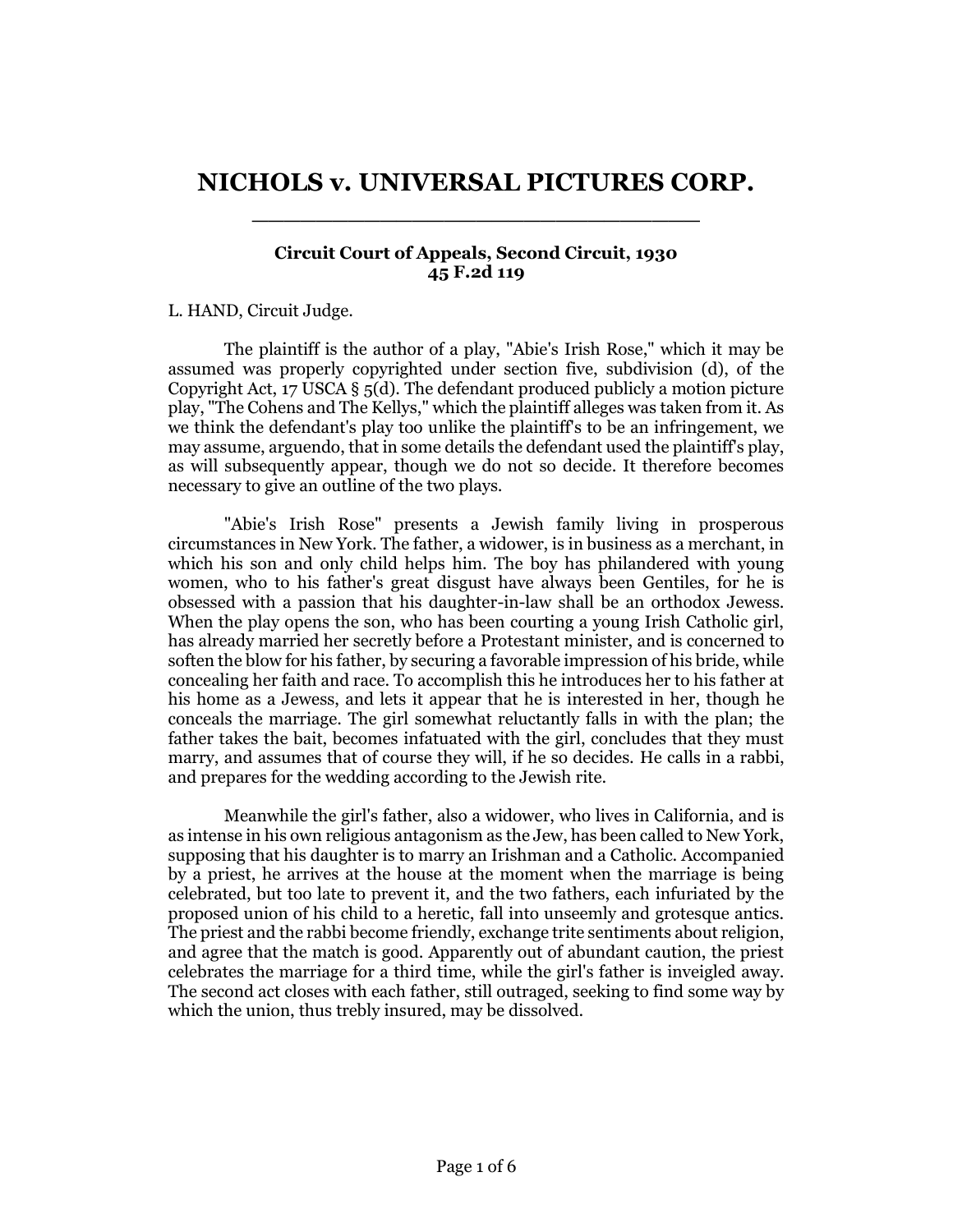The last act takes place about a year later, the young couple having meanwhile been abjured by each father, and left to their own resources. They have had twins, a boy and a girl, but their fathers know no more than that a child has been born. At Christmas each, led by his craving to see his grandchild, goes separately to the young folks' home, where they encounter each other, each laden with gifts, one for a boy, the other for a girl. After some slapstick comedy, depending upon the insistence of each that he is right about the sex of the grandchild, they become reconciled when they learn the truth, and that each child is to bear the given name of a grandparent. The curtain falls as the fathers are exchanging amenities, and the Jew giving evidence of an abatement in the strictness of his orthodoxy.

"The Cohens and The Kellys" presents two families, Jewish and Irish, living side by side in the poorer quarters of New York in a state of perpetual enmity. The wives in both cases are still living, and share in the mutual animosity, as do two small sons, and even the respective dogs. The Jews have a daughter, the Irish a son; the Jewish father is in the clothing business; the Irishman is a policeman. The children are in love with each other, and secretly marry, apparently after the play opens. The Jew, being in great financial straits, learns from a lawyer that he has fallen heir to a large fortune from a great-aunt, and moves into a great house, fitted luxuriously. Here he and his family live in vulgar ostentation, and here the Irish boy seeks out his Jewish bride, and is chased away by the angry father. The Jew then abuses the Irishman over the telephone, and both become hysterically excited. The extremity of his feelings makes the Jew sick, so that he must go to Florida for a rest, just before which the daughter discloses her marriage to her mother.

On his return the Jew finds that his daughter has borne a child; at first he suspects the lawyer, but eventually learns the truth and is overcome with anger at such a low alliance. Meanwhile, the Irish family who have been forbidden to see the grandchild, go to the Jew's house, and after a violent scene between the two fathers in which the Jew disowns his daughter, who decides to go back with her husband, the Irishman takes her back with her baby to his own poor lodgings. The lawyer, who had hoped to marry the Jew's daughter, seeing his plan foiled, tells the Jew that his fortune really belongs to the Irishman, who was also related to the dead woman, but offers to conceal his knowledge, if the Jew will share the loot. This the Jew repudiates, and, leaving the astonished lawyer, walks through the rain to his enemy's house to surrender the property. He arrives in great dejection, tells the truth, and abjectly turns to leave. A reconciliation ensues, the Irishman agreeing to share with him equally. The Jew shows some interest in his grandchild, though this is at most a minor motive in the reconciliation, and the curtain falls while the two are in their cups, the Jew insisting that in the firm name for the business, which they are to carry on jointly, his name shall stand first.

It is of course essential to any protection of literary property, whether at common-law or under the statute, that the right cannot be limited literally to the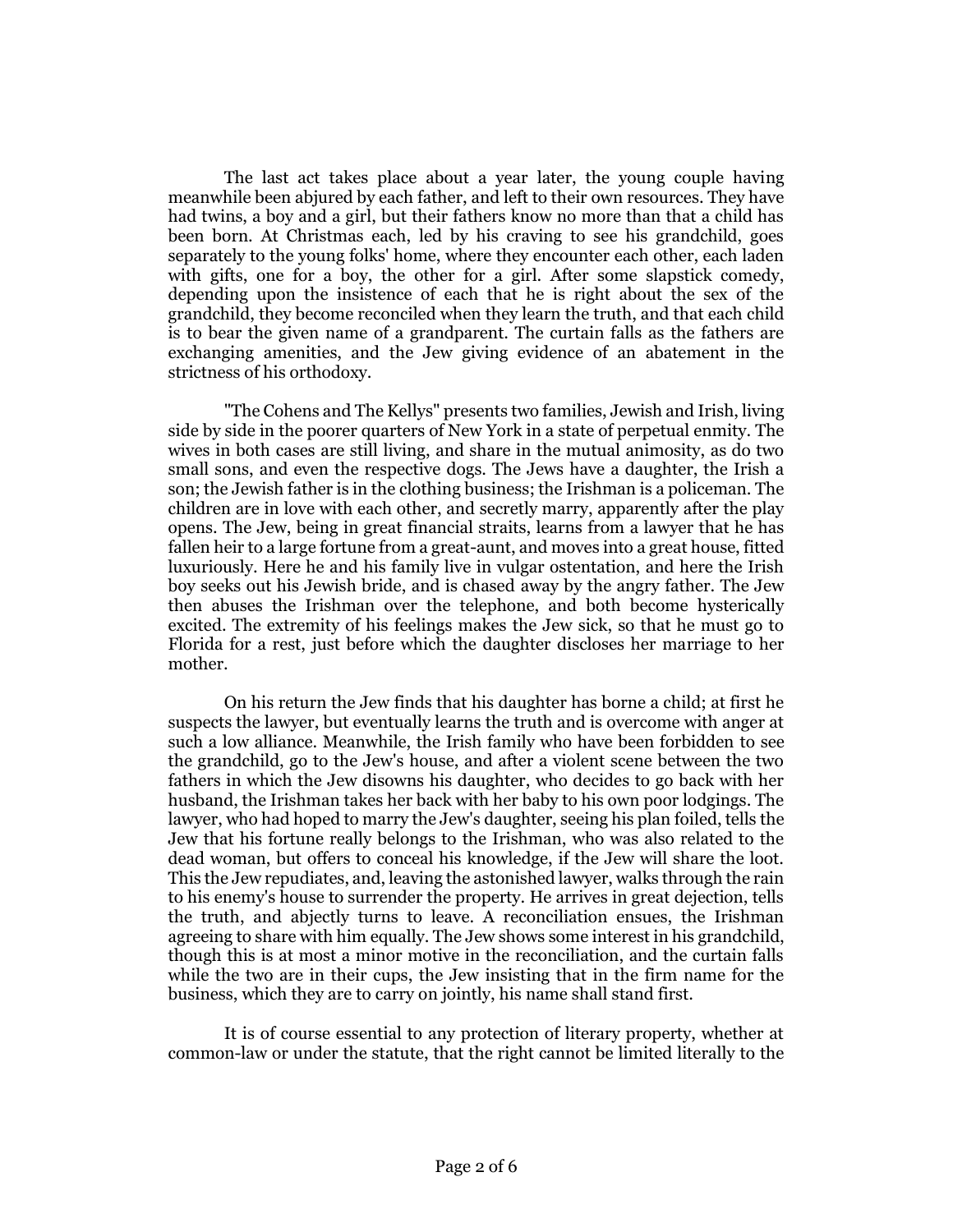text, else a plagiarist would escape by immaterial variations. That has never been the law, but, as soon as literal appropriation ceases to be the test, the whole matter is necessarily at large, so that, as was recently well said by a distinguished judge, the decisions cannot help much in a new case. Fendler v. Morosco, 253 N.Y. 281, 292, 171 N.E. 56. When plays are concerned, the plagiarist may excise a separate scene [Daly v. Webster, 56 F. 483 (C.C.A. 2); Chappell v. Fields, 210 F. 864 (C.C.A. 2); Chatterton v. Cave, L.R. 3 App. Cas. 483]; or he may appropriate part of the dialogue (Warne v. Seebohm, L.R. 39 Ch. D. 73). Then the question is whether the part so taken is "substantial," and therefore not a "fair use" of the copyrighted work; it is the same question as arises in the case of any other copyrighted work. Marks v. Feist, 290 F. 959 (C.C.A. 2); Emerson v. Davies, Fed. Cas. No. 4436, 3 Story, 768, 795-797. But when the plagiarist does not take out a block in situ, but an abstract of the whole, decision is more troublesome. Upon any work, and especially upon a play, a great number of patterns of increasing generality will fit equally well, as more and more of the incident is left out. The last may perhaps be no more than the most general statement of what the play is about, and at times might consist only of its title; but there is a point in this series of abstractions where they are no longer protected, since otherwise the playwright could prevent the use of his "ideas," to which, apart from their expression, his property is never extended. Holmes v. Hurst, 174 U.S. 82, 86, 19 S. Ct. 606, 43 L. Ed. 904; Guthrie v. Curlett, 36 F.(2d) 694 (C.C.A. 2). Nobody has ever been able to fix that boundary, and nobody ever can. In some cases the question has been treated as though it were analogous to lifting a portion out of the copyrighted work (Rees v. Melville, MacGillivray's Copyright Cases [1911-1916], 168); but the analogy is not a good one, because, though the skeleton is a part of the body, it pervades and supports the whole. In such cases we are rather concerned with the line between expression and what is expressed. As respects plays, the controversy chiefly centers upon the characters and sequence of incident, these being the substance.

We did not in Dymow v. Bolton, 11 F. (2d) 690, hold that a plagiarist was never liable for stealing a plot; that would have been flatly against our rulings in Dam v. Kirk La Shelle Co., 175 F. 902, 41 L.R.A. (N.S.) 1002, 20 Ann. Cas. 1173, and Stodart v. Mutual Film Co., 249 F. 513, affirming my decision in (D.C.) 249 F. 507; neither of which we meant to overrule. We found the plot of the second play was too different to infringe, because the most detailed pattern, common to both, eliminated so much from each that its content went into the public domain; and for this reason we said, "this mere subsection of a plot was not susceptible of copyright." But we do not doubt that two plays may correspond in plot closely enough for infringement. How far that correspondence must go is another matter. Nor need we hold that the same may not be true as to the characters, quite independently of the "plot" proper, though, as far as we know, such a case has never arisen. If Twelfth Night were copyrighted, it is quite possible that a second comer might so closely imitate Sir Toby Belch or Malvolio as to infringe, but it would not be enough that for one of his characters he cast a riotous knight who kept wassail to the discomfort of the household, or a vain and foppish steward who became amorous of his mistress. These would be no more than Shakespeare's "ideas" in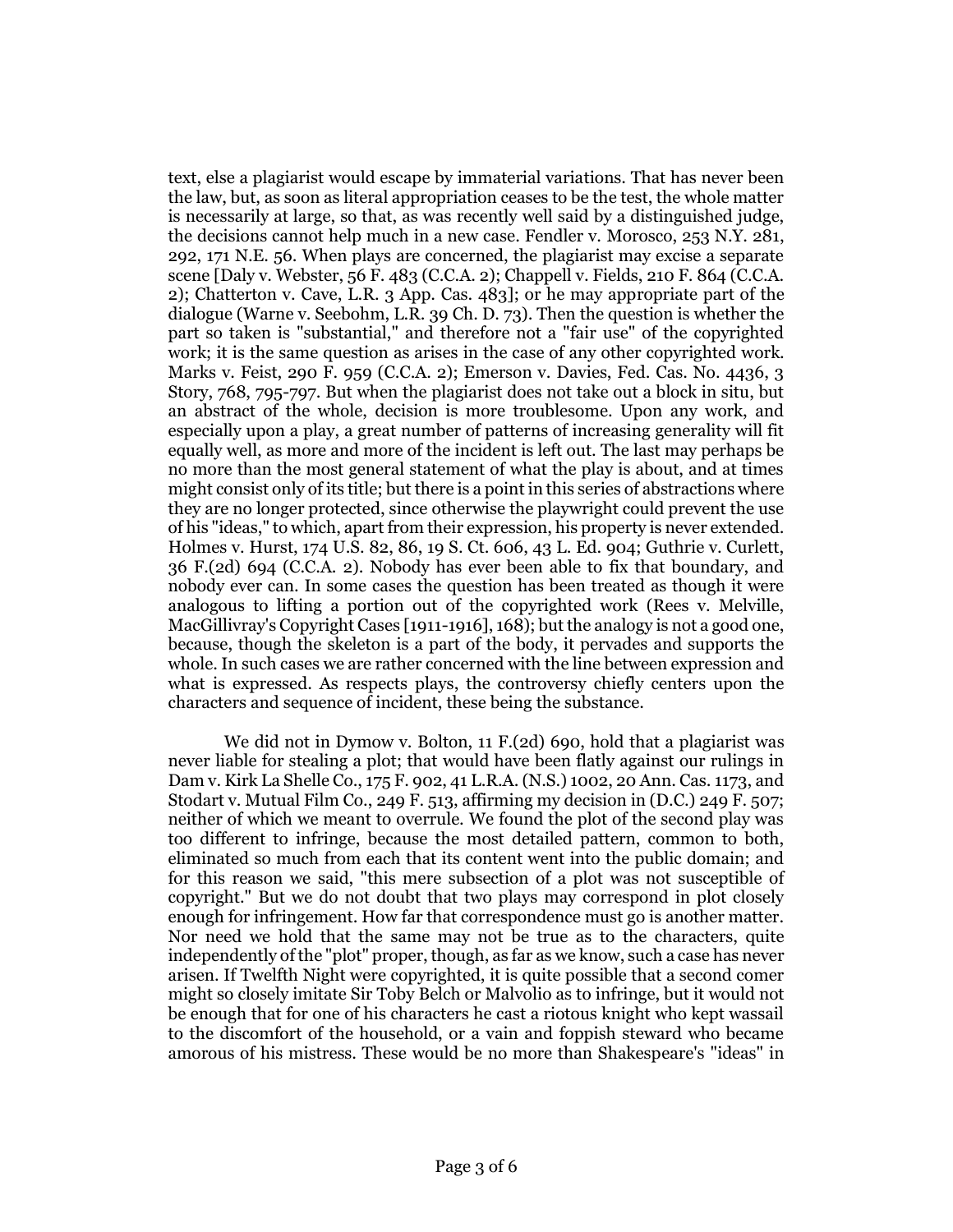the play, as little capable of monopoly as Einstein's Doctrine of Relativity, or Darwin's theory of the Origin of Species. It follows that the less developed the characters, the less they can be copyrighted; that is the penalty an author must bear for marking them too indistinctly.

In the two plays at bar we think both as to incident and character, the defendant took no more--assuming that it took anything at all--than the law allowed. The stories are quite different. One is of a religious zealot who insists upon his child's marrying no one outside his faith; opposed by another who is in this respect just like him, and is his foil. Their difference in race is merely an obbligato to the main theme, religion. They sink their differences through grandparental pride and affection. In the other, zealotry is wholly absent; religion does not even appear. It is true that the parents are hostile to each other in part because they differ in race; but the marriage of their son to a Jew does not apparently offend the Irish family at all, and it exacerbates the existing animosity of the Jew, principally because he has become rich, when he learns it. They are reconciled through the honesty of the Jew and the generosity of the Irishman; the grandchild has nothing whatever to do with it. The only matter common to the two is a quarrel between a Jewish and an Irish father, the marriage of their children, the birth of grandchildren and a reconciliation.

If the defendant took so much from the plaintiff, it may well have been because her amazing success seemed to prove that this was a subject of enduring popularity. Even so, granting that the plaintiff's play was wholly original, and assuming that novelty is not essential to a copyright, there is no monopoly in such a background. Though the plaintiff discovered the vein, she could not keep it to herself; so defined, the theme was too generalized an abstraction from what she wrote. It was only a part of her "ideas."

Nor does she fare better as to her characters. It is indeed scarcely credible that she should not have been aware of those stock figures, the low comedy Jew and Irishman. The defendant has not taken from her more than their prototypes have contained for many decades. If so, obviously so to generalize her copyright, would allow her to cover what was not original with her. But we need not hold this as matter of fact, much as we might be justified. Even though we take it that she devised her figures out of her brain de novo, still the defendant was within its rights.

There are but four characters common to both plays, the lovers and the fathers. The lovers are so faintly indicated as to be no more than stage properties. They are loving and fertile; that is really all that can be said of them, and anyone else is quite within his rights if he puts loving and fertile lovers in a play of his own, wherever he gets the cue. The plaintiff's Jew is quite unlike the defendant's. His obsession is his religion, on which depends such racial animosity as he has. He is affectionate, warm and patriarchal. None of these fit the defendant's Jew, who shows affection for his daughter only once, and who has none but the most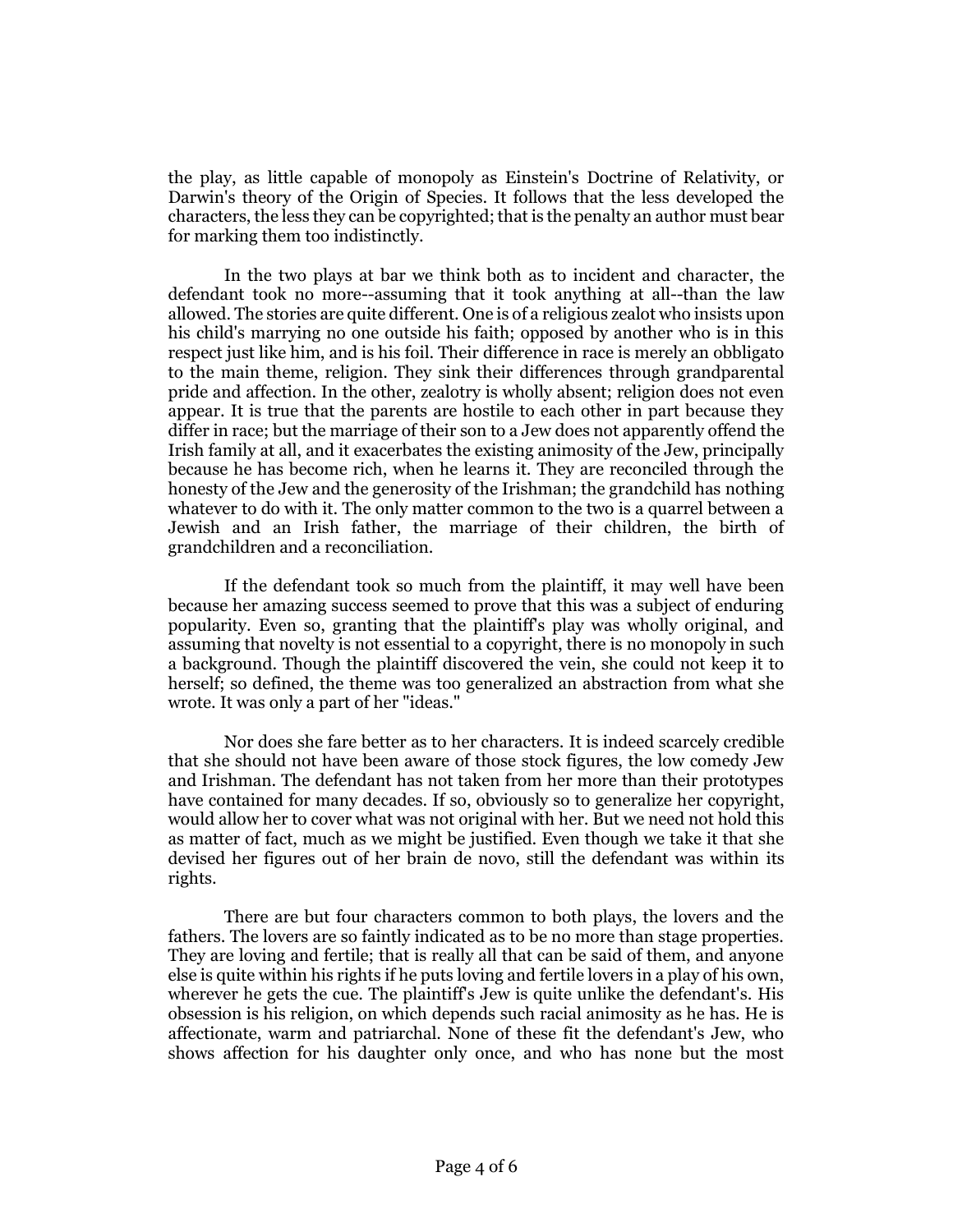superficial interest in his grandchild. He is tricky, ostentatious and vulgar, only by misfortune redeemed into honesty. Both are grotesque, extravagant and quarrelsome; both are fond of display; but these common qualities make up only a small part of their simple pictures, no more than any one might lift if he chose. The Irish fathers are even more unlike; the plaintiff's a mere symbol for religious fanaticism and patriarchal pride, scarcely a character at all. Neither quality appears in the defendant's, for while he goes to get his grandchild, it is rather out of a truculent determination not to be forbidden, than from pride in his progeny. For the rest he is only a grotesque hobbledehoy, used for low comedy of the most conventional sort, which any one might borrow, if he chanced not to know the exemplar.

The defendant argues that the case is controlled by my decision in Fisher v. Dillingham (D.C.) 298 F. 145. Neither my brothers nor I wish to throw doubt upon the doctrine of that case, but it is not applicable here. We assume that the plaintiff's play is altogether original, even to an extent that in fact it is hard to believe. We assume further that, so far as it has been anticipated by earlier plays of which she knew nothing, that fact is immaterial. Still, as we have already said, her copyright did not cover everything that might be drawn from her play; its content went to some extent into the public domain. We have to decide how much, and while we are as aware as any one that the line, wherever it is drawn, will seem arbitrary, that is no excuse for not drawing it; it is a question such as courts must answer in nearly all cases. Whatever may be the difficulties a priori, we have no question on which side of the line this case falls. A comedy based upon conflicts between Irish and Jews, into which the marriage of their children enters, is no more susceptible of copyright than the outline of Romeo and Juliet.

The plaintiff has prepared an elaborate analysis of the two plays, showing a "quadrangle" of the common characters, in which each is represented by the emotions which he discovers. She presents the resulting parallelism as proof of infringement, but the adjectives employed are so general as to be quite useless. Take for example the attribute of "love" ascribed to both Jews. The plaintiff has depicted her father as deeply attached to his son, who is his hope and joy; not so, the defendant, whose father's conduct is throughout not actuated by any affection for his daughter, and who is merely once overcome for the moment by her distress when he has violently dismissed her lover. "Anger" covers emotions aroused by quite different occasions in each case; so do "anxiety," "despondency" and "disgust." It is unnecessary to go through the catalogue for emotions are too much colored by their causes to be a test when used so broadly. This is not the proper approach to a solution; it must be more ingenuous, more like that of a spectator, who would rely upon the complex of his impressions of each character.

We cannot approve the length of the record, which was due chiefly to the use of expert witnesses. Argument is argument whether in the box or at the bar, and its proper place is the last. The testimony of an expert upon such issues, especially his cross-examination, greatly extends the trial and contributes nothing